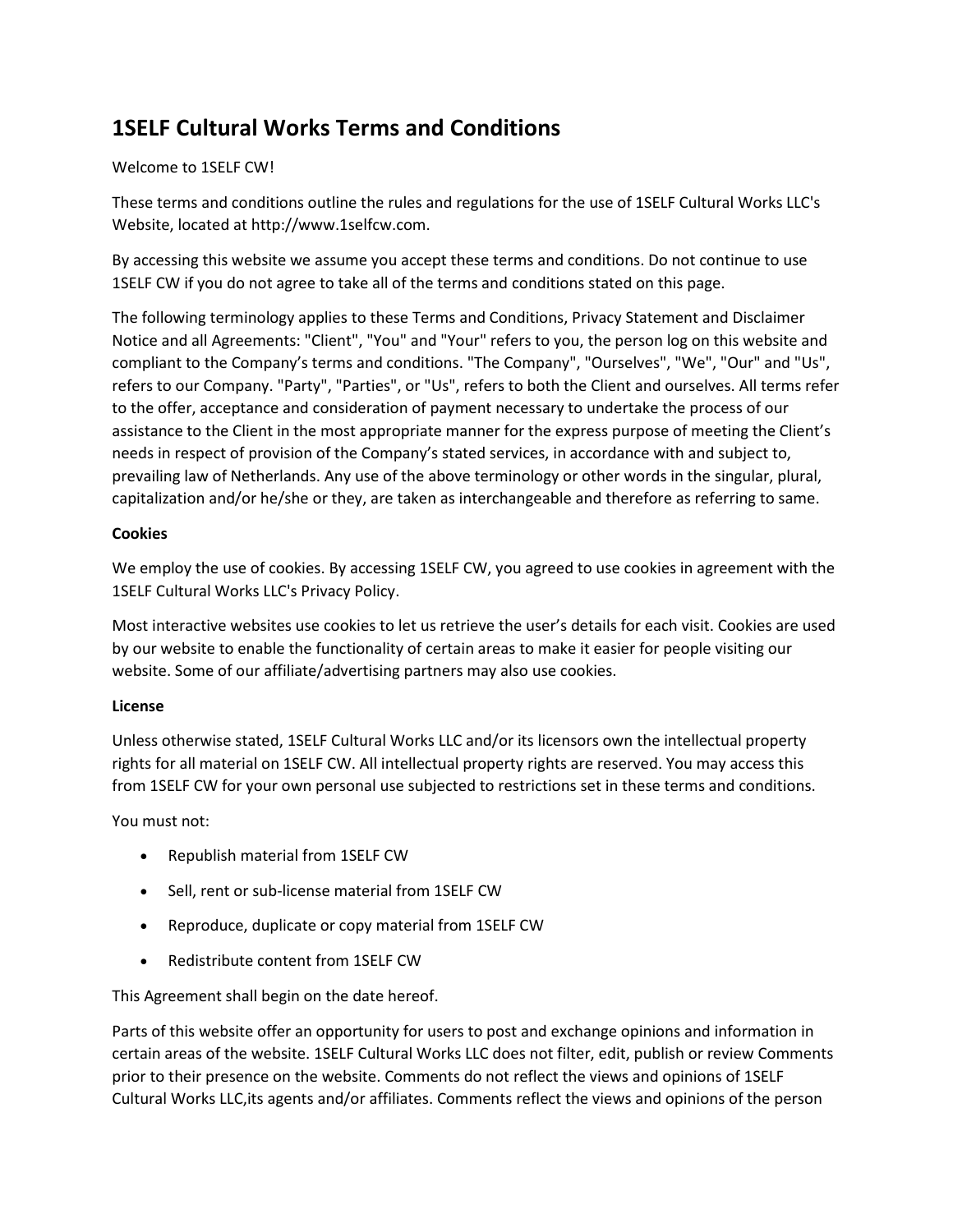who post their views and opinions. To the extent permitted by applicable laws, 1SELF Cultural Works LLC shall not be liable for the Comments or for any liability, damages or expenses caused and/or suffered as a result of any use of and/or posting of and/or appearance of the Comments on this website.

1SELF Cultural Works LLC reserves the right to monitor all Comments and to remove any Comments which can be considered inappropriate, offensive or causes breach of these Terms and Conditions.

You warrant and represent that:

- You are entitled to post the Comments on our website and have all necessary licenses and consents to do so;
- The Comments do not invade any intellectual property right, including without limitation copyright, patent or trademark of any third party;
- The Comments do not contain any defamatory, libelous, offensive, indecent or otherwise unlawful material which is an invasion of privacy
- The Comments will not be used to solicit or promote business or custom or present commercial activities or unlawful activity.

You hereby grant 1SELF Cultural Works LLC a non-exclusive license to use, reproduce, edit and authorize others to use, reproduce and edit any of your Comments in any and all forms, formats or media.

# **Hyperlinking to our Content**

The following organizations may link to our Website without prior written approval:

- Government agencies;
- Search engines;
- News organizations;
- Online directory distributors may link to our Website in the same manner as they hyperlink to the Websites of other listed businesses; and
- System wide Accredited Businesses except soliciting non-profit organizations, charity shopping malls, and charity fundraising groups which may not hyperlink to our Web site.

These organizations may link to our home page, to publications or to other Website information so long as the link: (a) is not in any way deceptive; (b) does not falsely imply sponsorship, endorsement or approval of the linking party and its products and/or services; and (c) fits within the context of the linking party's site.

We may consider and approve other link requests from the following types of organizations:

- commonly-known consumer and/or business information sources;
- dot.com community sites;
- associations or other groups representing charities;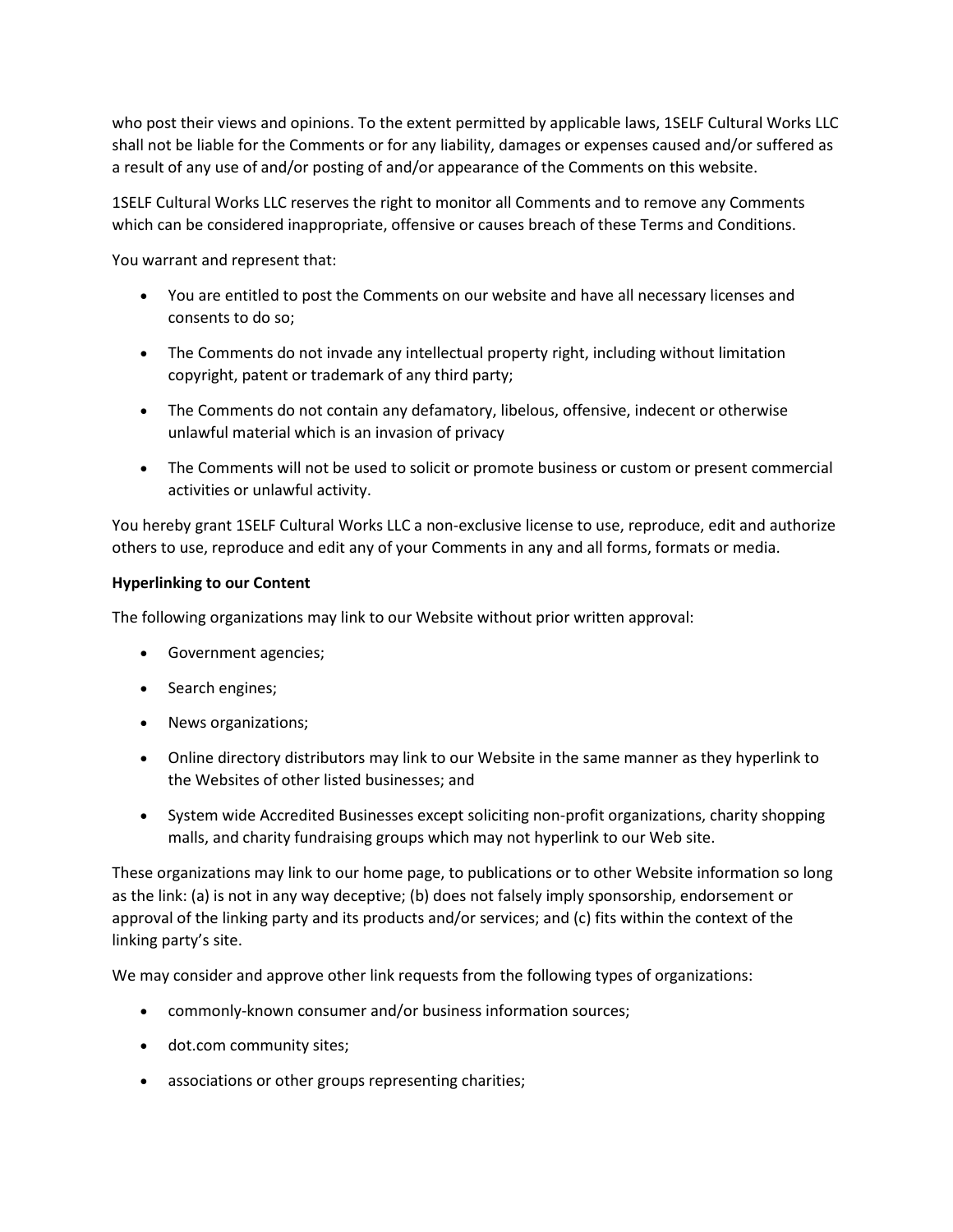- online directory distributors;
- internet portals;
- accounting, law and consulting firms; and
- educational institutions and trade associations.

We will approve link requests from these organizations if we decide that: (a) the link would not make us look unfavorably to ourselves or to our accredited businesses; (b) the organization does not have any negative records with us; (c) the benefit to us from the visibility of the hyperlink compensates the absence of 1SELF Cultural Works LLC; and (d) the link is in the context of general resource information.

These organizations may link to our home page so long as the link: (a) is not in any way deceptive; (b) does not falsely imply sponsorship, endorsement or approval of the linking party and its products or services; and (c) fits within the context of the linking party's site.

If you are one of the organizations listed in paragraph 2 above and are interested in linking to our website, you must inform us by sending an e-mail to 1SELF Cultural Works LLC. Please include your name, your organization name, contact information as well as the URL of your site, a list of any URLs from which you intend to link to our Website, and a list of the URLs on our site to which you would like to link. Wait 2-3 weeks for a response.

Approved organizations may hyperlink to our Website as follows:

- By use of our corporate name; or
- By use of the uniform resource locator being linked to; or
- By use of any other description of our Website being linked to that makes sense within the context and format of content on the linking party's site.

No use of 1SELF Cultural Works LLC's logo or other artwork will be allowed for linking absent a trademark license agreement.

#### **iFrames**

Without prior approval and written permission, you may not create frames around our Webpages that alter in any way the visual presentation or appearance of our Website.

#### **Content Liability**

We shall not be hold responsible for any content that appears on your Website. You agree to protect and defend us against all claims that is rising on your Website. No link(s) should appear on any Website that may be interpreted as libelous, obscene or criminal, or which infringes, otherwise violates, or advocates the infringement or other violation of, any third party rights.

#### **Your Privacy**

Please read Privacy Policy

#### **Reservation of Rights**